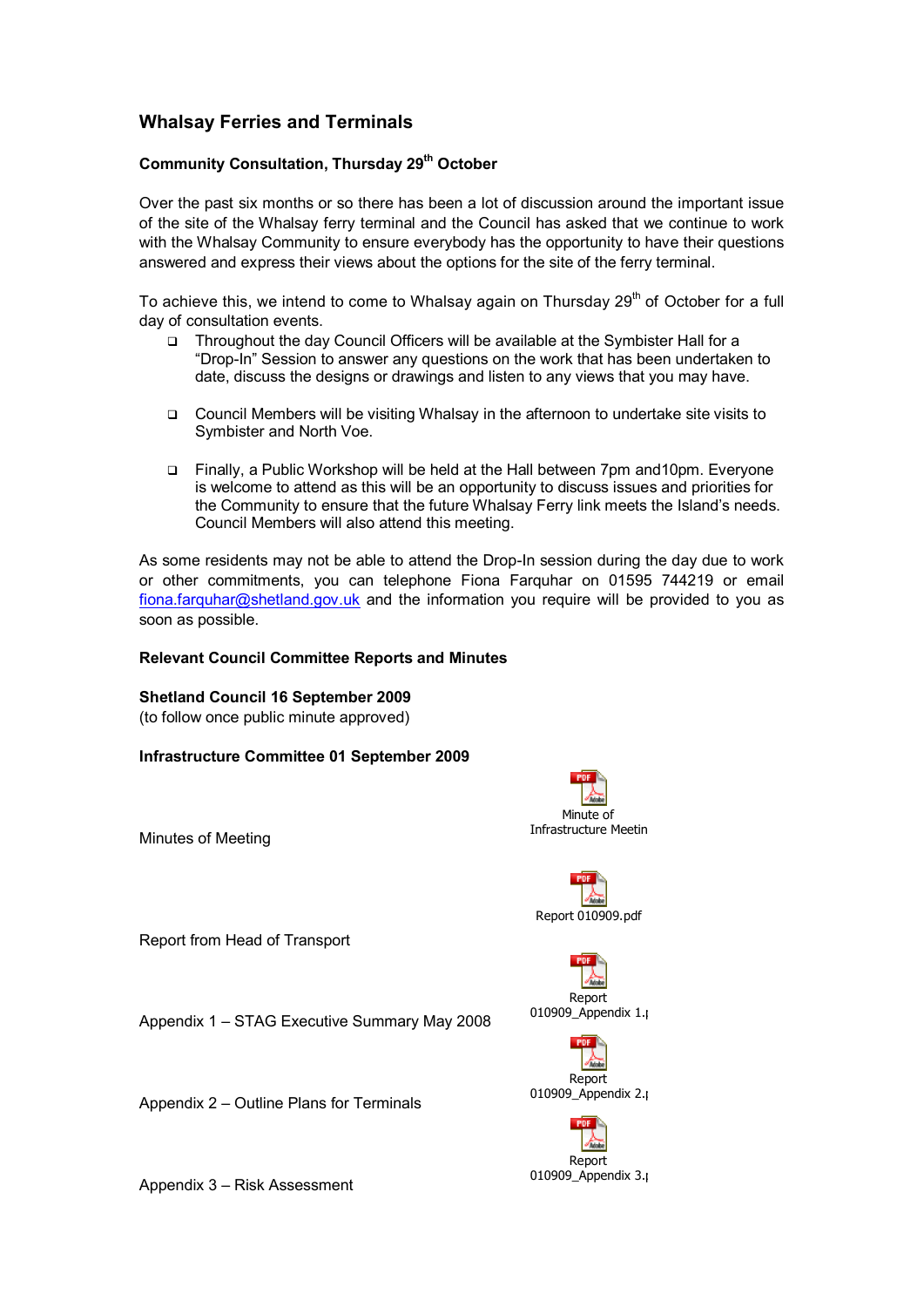

Appendix 4 – Comparison of Pros and Cons



Appendix 5 – Consultation Issues

**Infrastructure Committee 16 June 2009** (documents to follow) Minutes of Meeting Report from Head of Transport

# **Infrastructure Committee 10 June 2008** (documents to follow) Minutes of Meeting

Report from Head of Transport

## **STAG Report**

| <b>Executive Summary</b> |                                                         |
|--------------------------|---------------------------------------------------------|
| STAG Report - May 2008   |                                                         |
| STAG Report - Appendix A | Ferry Users Survey                                      |
| STAG Report - Appendix B | Review of Historic, Current and Future Vessel Carryings |
| STAG Report - Appendix C | Received Comments on Environmental Appraisal            |
| STAG Report - Appendix D | Consultation Meetings and Notes of Discussion           |
| STAG Report - Appendix E | Part 1 Appraisal Summary Tables                         |
| STAG Report - Appendix F | Part 2 Appraisal Summary Tables                         |
| STAG Report - Appendix G | <b>Environmental Appraisal</b>                          |
| STAG Report - Appendix H | <b>Study Assumptions and Calculations</b>               |
|                          |                                                         |

Following the STAG2 report in May it was advised that the following issues be progressed

- Modelling for the North Voe terminal
- Detailed design for all terminals
- Explore funding mechanics
- Establish lead time for procurement of new vessels
- Consider future role of Whalsay Ferry and Terminal Working Group

On 25th June 2008 Shetland Islands Council approved £250,000 for the next steps in this project including tank testing of a new terminal at North Voe.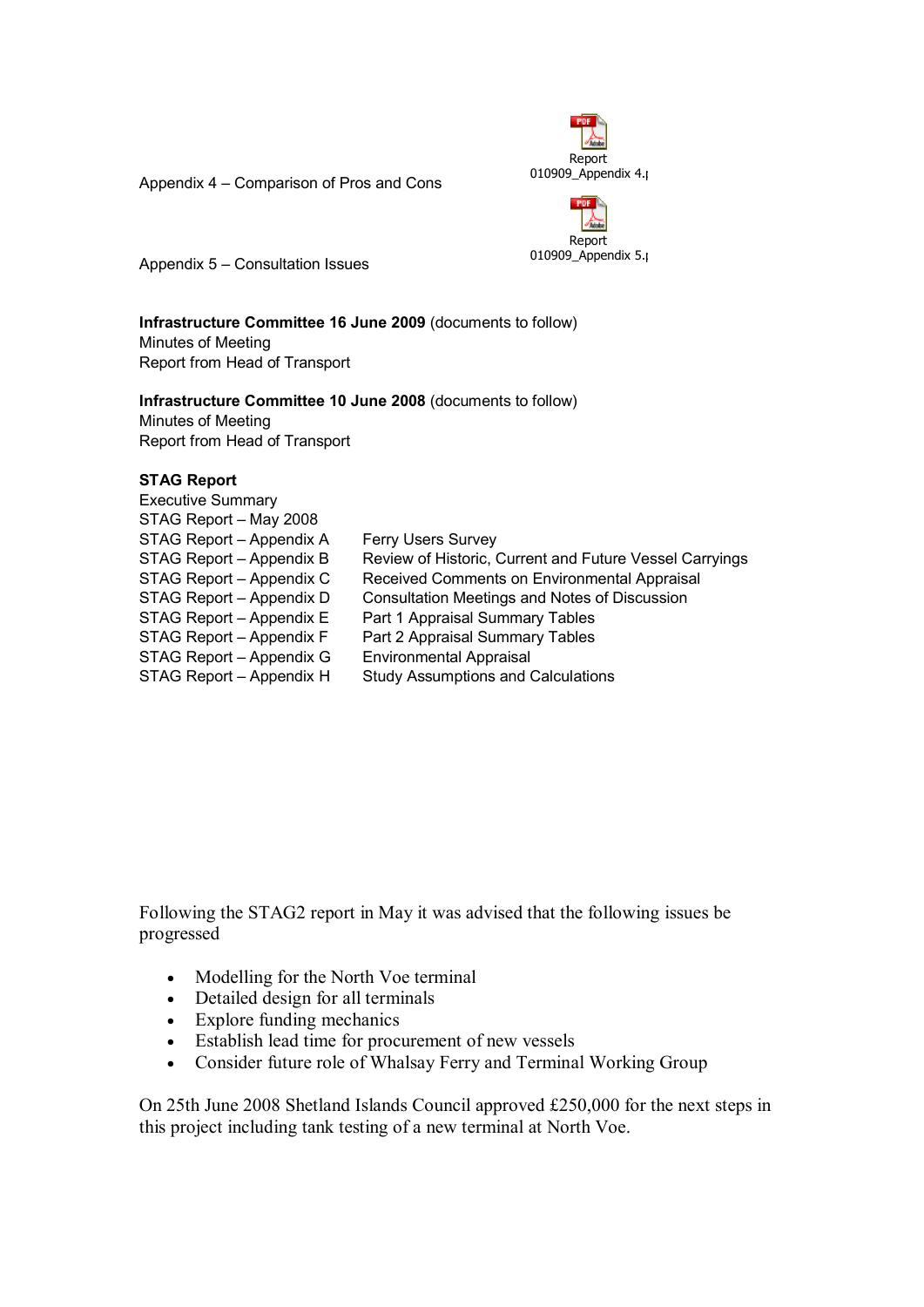The mathematical modelling of performance of the proposal in North Voe is complete and the results were received on 8 September 2008. The Council's engineers are reviewing the report and progressing matters in relation to physical modelling of the project.